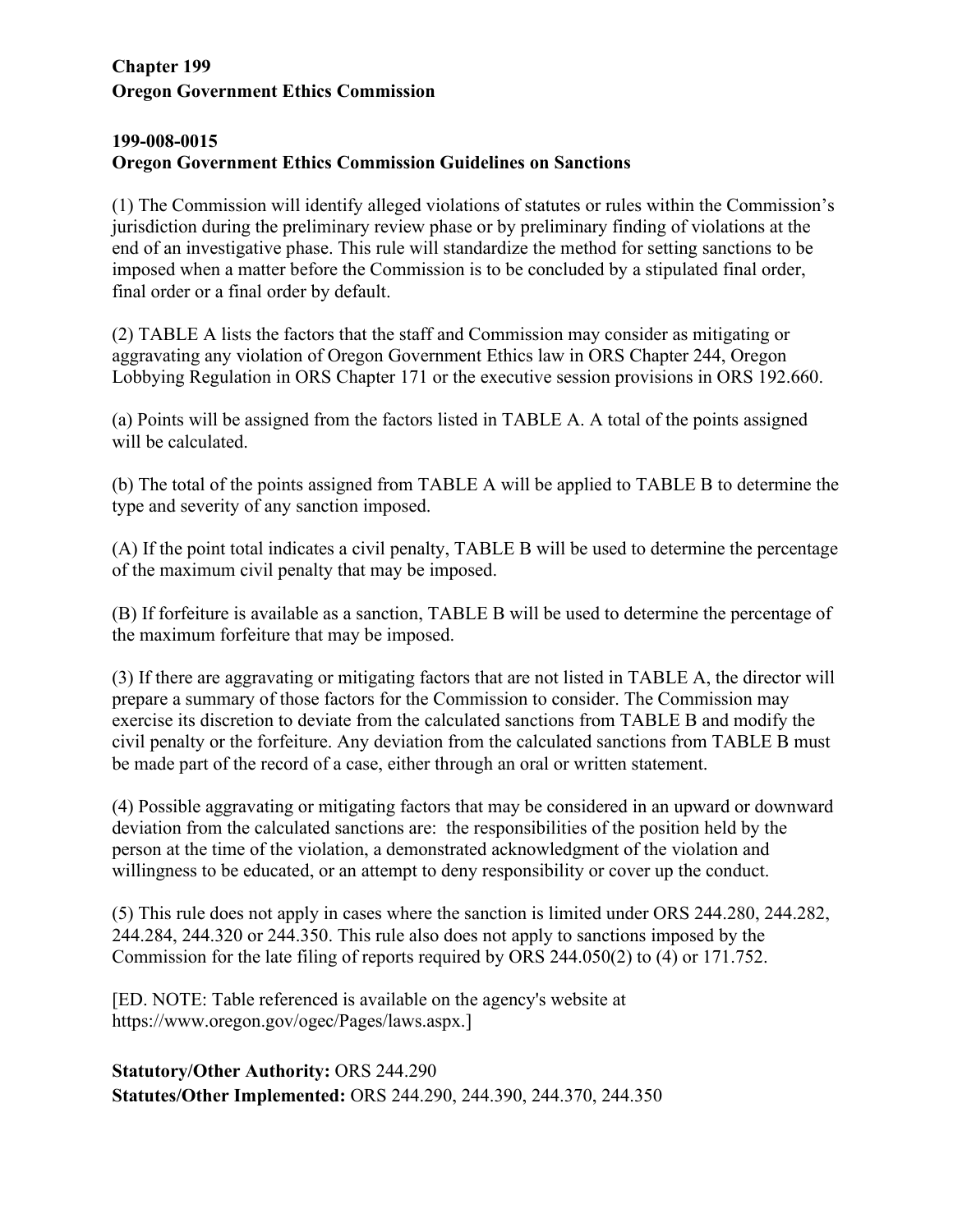## TABLE A

| <b>FACTORS</b>                                       |                                |                   | <b>POINTS</b>       | 244   | 171   | 192.660 |
|------------------------------------------------------|--------------------------------|-------------------|---------------------|-------|-------|---------|
|                                                      |                                |                   |                     |       |       |         |
| <b>Number of Violations</b>                          | $1$ to $3$                     | $=$               | 1                   | Apply | Apply | Apply   |
|                                                      | $4$ to $6$                     | Ξ                 | $\overline{2}$      |       |       |         |
|                                                      | 6 <sup>5</sup><br>5 to 10      | Ξ<br>$\equiv$     | 3<br>$\mathbf{1}$   |       |       |         |
| Number of Equivalent Actions <sup>1</sup>            | 11 to 15                       | $=$               | $\overline{2}$      | Apply | Apply | Apply   |
|                                                      | 16 to 20                       | Ξ                 | 3                   |       |       |         |
|                                                      | 21 to 25                       | $\equiv$          | 4                   |       |       |         |
|                                                      | 26 to 30                       | $\equiv$          | 5                   |       |       |         |
|                                                      | 30 to 50                       | Ξ                 | 6                   |       |       |         |
|                                                      | 50 >                           | Ξ                 | 7                   |       |       |         |
| <b>Prior Violations</b>                              | each violation                 | $=$               | 1                   | Apply | Apply | Apply   |
| <b>Aggregate Financial Benefit</b>                   | \$0                            | $\equiv$          | $\mathbf 0$         | Apply | N/A   | N/A     |
|                                                      | \$1K<                          | $\equiv$          | 1                   |       |       |         |
|                                                      | $$1K$ to $5K$                  | $\qquad \qquad =$ | $\overline{2}$      |       |       |         |
|                                                      | \$5K to 10K                    | $\qquad \qquad =$ | 3                   |       |       |         |
|                                                      | \$10K to 50K                   | Ξ                 | 4                   |       |       |         |
|                                                      | \$50K to 100K                  | $\equiv$          | 5                   |       |       |         |
|                                                      | \$100K to 200K                 | $\equiv$          | 6                   |       |       |         |
|                                                      | \$200K >                       | $\equiv$          | $\overline{7}$      |       |       |         |
| Length of Time Actions Occurred                      | $6 \text{ mo}$<br>6 mo to 1 yr | Ξ<br>Ξ            | 1<br>$\overline{2}$ | Apply | Apply | Apply   |
|                                                      | 1 yr $>$                       | Ξ                 | 3                   |       |       |         |
| <b>Criminal Conviction</b>                           |                                | Ξ                 | $\overline{1}$      | Apply | N/A   | N/A     |
|                                                      |                                |                   |                     |       |       |         |
| <b>Confinement or Probation</b>                      |                                | $=$               | $-1$                | Apply | N/A   | N/A     |
| <b>Restitution or Reimbursement</b>                  |                                | $\equiv$          | $-1$                | Apply | N/A   | N/A     |
| <b>Cooperation to Resolve Matter</b>                 |                                | Ξ                 | $-2$                | Apply | Apply | Apply   |
| Advice Sought and Followed Prior to                  | Agency                         | Ξ                 | $-1$                | Apply | Apply | Apply   |
| Violation                                            | Agency                         | =                 | $-2$                |       |       |         |
|                                                      | Counsel                        |                   |                     |       |       |         |
|                                                      | <b>OGEC</b>                    | Ξ                 | $-5$                |       |       |         |
| Complied with Agency Policy <sup>2</sup>             |                                | Ξ                 | $-1$                | Apply | N/A   | Apply   |
| Self-Report or Action to Rectify Before<br>Complaint |                                | $=$               | $-1$                | Apply | Apply | Apply   |

1 Equivalent action means an action that would constitute a distinct violation, but it has occurred repeatedly under the same circumstances. See OAR 199-008-0014.

2 If a public official commits a violation and that violation occurred while the public official was complying with the government agency's policy, the compliance with the policy may be considered a mitigating factor.